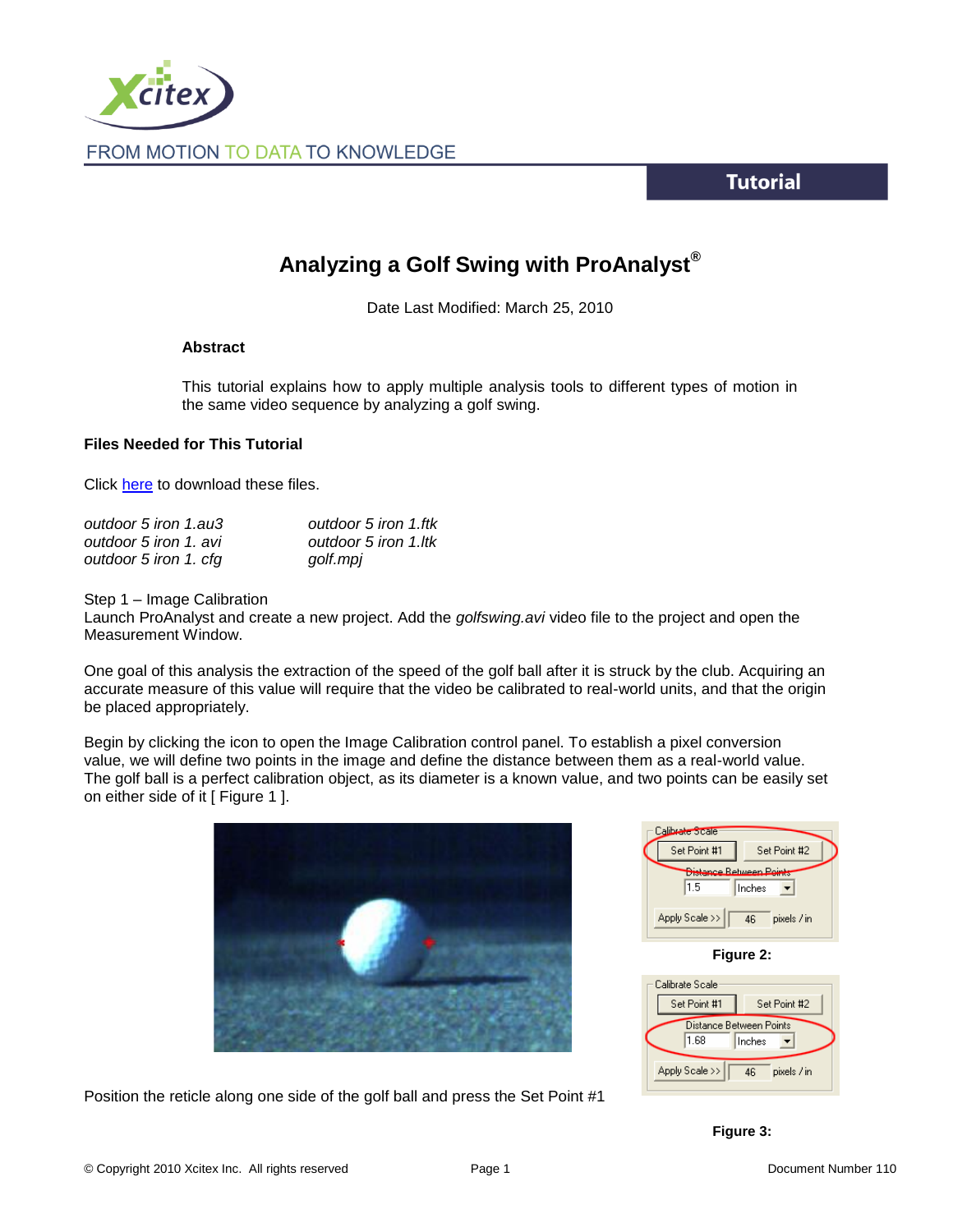**Figure1:**

button. Reposition the reticle at a point on the other side of the golf ball and press the Set Point #2 button [ Figure 2 ].

After the two points are set, it will be necessary to input a calibration value for the distance between the points. A regulation golf ball is no less than 1.68 inches (4.27 centimeters) in diameter. Input this value into the Distance Between Points text box, and make sure that "Inches" (or centimeters) is the active unit in the dropdown menu [Figure 3]. Click the **Apply Scale >>** button to set the new scale factor.

With the scale calibration established, all that remains is to set a new origin point. As distance and speed measurements for the golf ball will be calculated relative to this position, it makes sense to set the origin at the center of the ball.

Click in the center of the golf ball to position the reticle at that point. Press the **Set Origin** button to move the axis lines to the new origin. If the axis lines are not aligned correctly (X pointing to the right, Y pointing up), click the appropriate box in the Quick Set frame to reorient them [Figure 4]. When the origin has been positioned and oriented correctly [Figure 5], click the **Apply Origin and Tilt >>** button.







**Figure 5:**

# **Step 2 – Tracking the Speed of the Golf Club**

As a golf club is an object with no distinct features suitable for template tracking, we will use the **1D Line Tracking** tool to calculate the speed at which the club is swung. Different positions along the shaft of the golf club will be moving at different relative rates, so a series of six lines will be used to track the speed of the club along multiple paths.

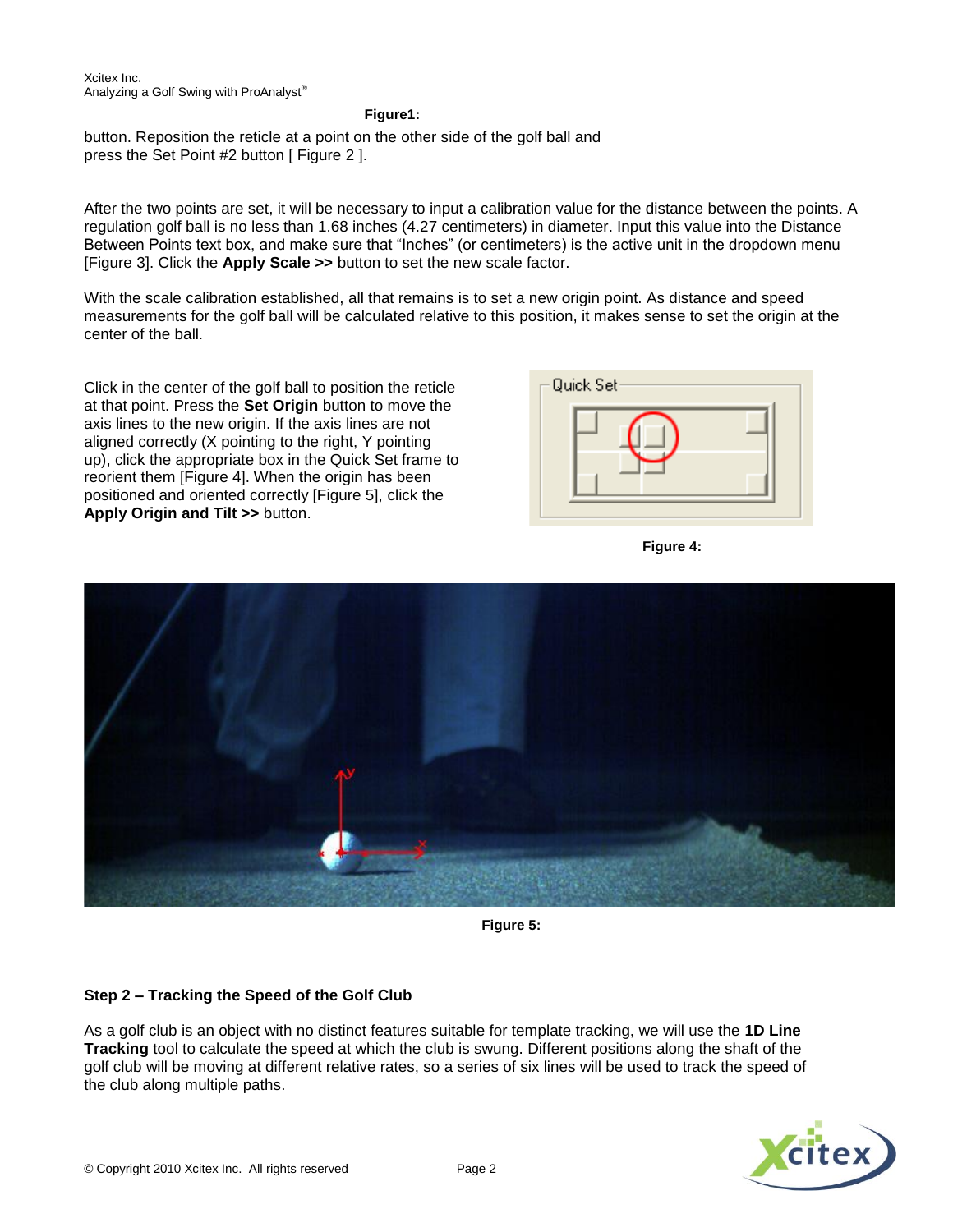Begin by clicking the icon to open the **Line Tracking** control panel, and then click the **Enable** button to activate the panel. It will not be necessary to calculate a best-fit circle for this analysis, therefore that option can be disabled by un-checking the Circle Fit box in the Options frame [ Figure 6 ].

When the **Line Tracking** control panel was enabled, one line was automatically added to the project. This line must be repositioned so that it covers the entire range of motion of the golf club. Click the **Modify Line** button to activate the line editing mode. You can change the position and length of your line by clicking and holding down the mouse over one of the line end-points, and then dragging that end point to a new position on the screen [ Figure 7 ]. The **Modify Line** button can be clicked again to reset the line, allowing you to restart the line editing process if necessary.

With line editing mode active, click and drag the mouse across the video image from a starting point near the top-left, to an end point near the top-right of the frame [ Figure 8 ]. When you are satisfied with the positioning of the line, click the **Set Line** button to apply the changes.







**Figure 6:**



**Figure 7:**

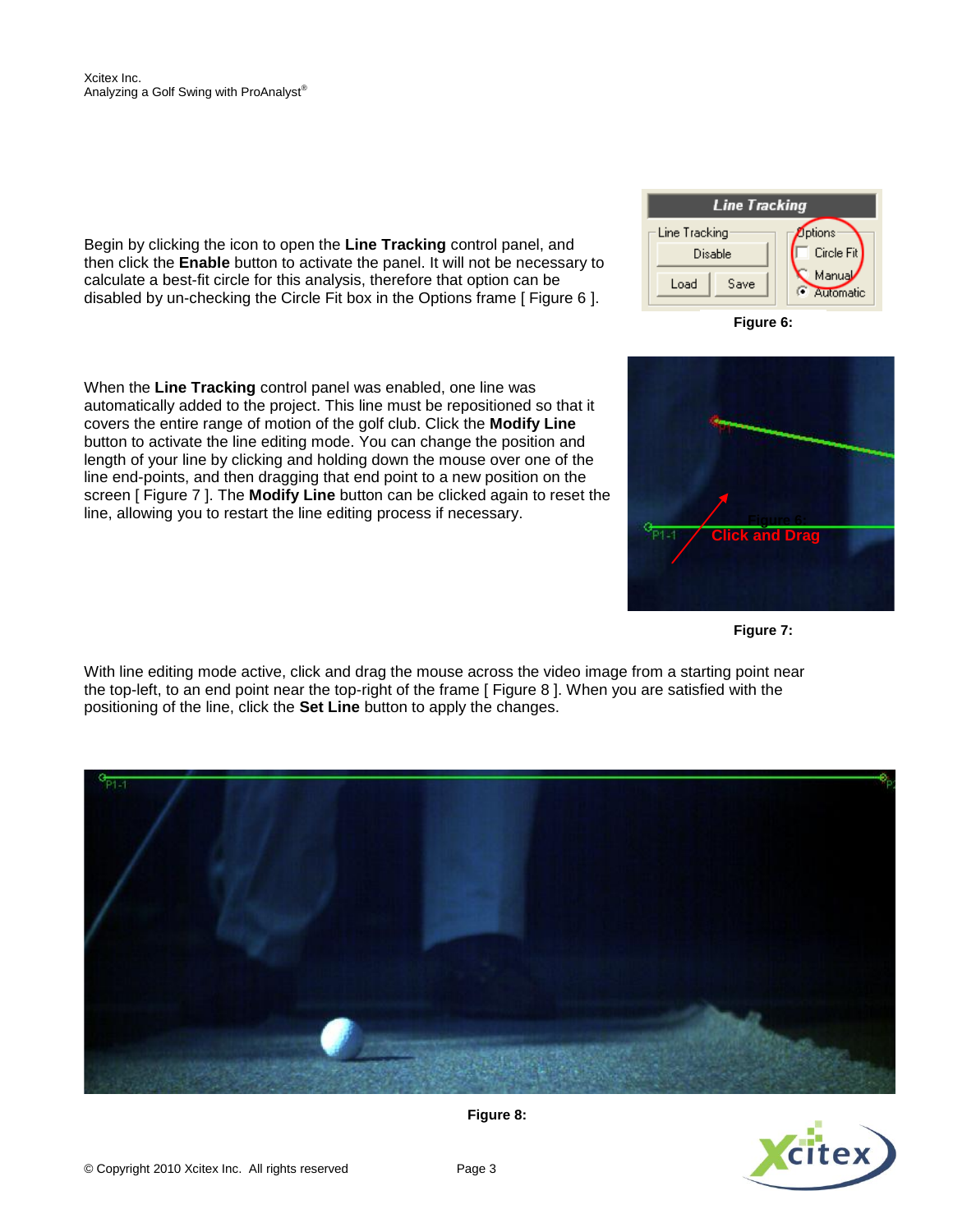To create an accurate picture of the speed of the golf club, multiple tracking lines will be needed. New lines can be created by clicking the **Add** button, and modified by clicking the **Modify Line** button as described above. Add and position 5 more lines below the existing tracking line [ Figure 9 ]. For the moment, the lines will remain at their default track settings.



**Figure 9:**

With the six lines positioned down the length of the golf club, you can begin the line tracking process by clicking the **Track Forward** button. As the video advances, it will be obvious that the default settings for the line tracking are not adequate to accurately track the motion of the golf club through each frame. Click the icon associated with Line 1 [ Figure 10 ] to open the Line Settings window.



**Figure 10:**

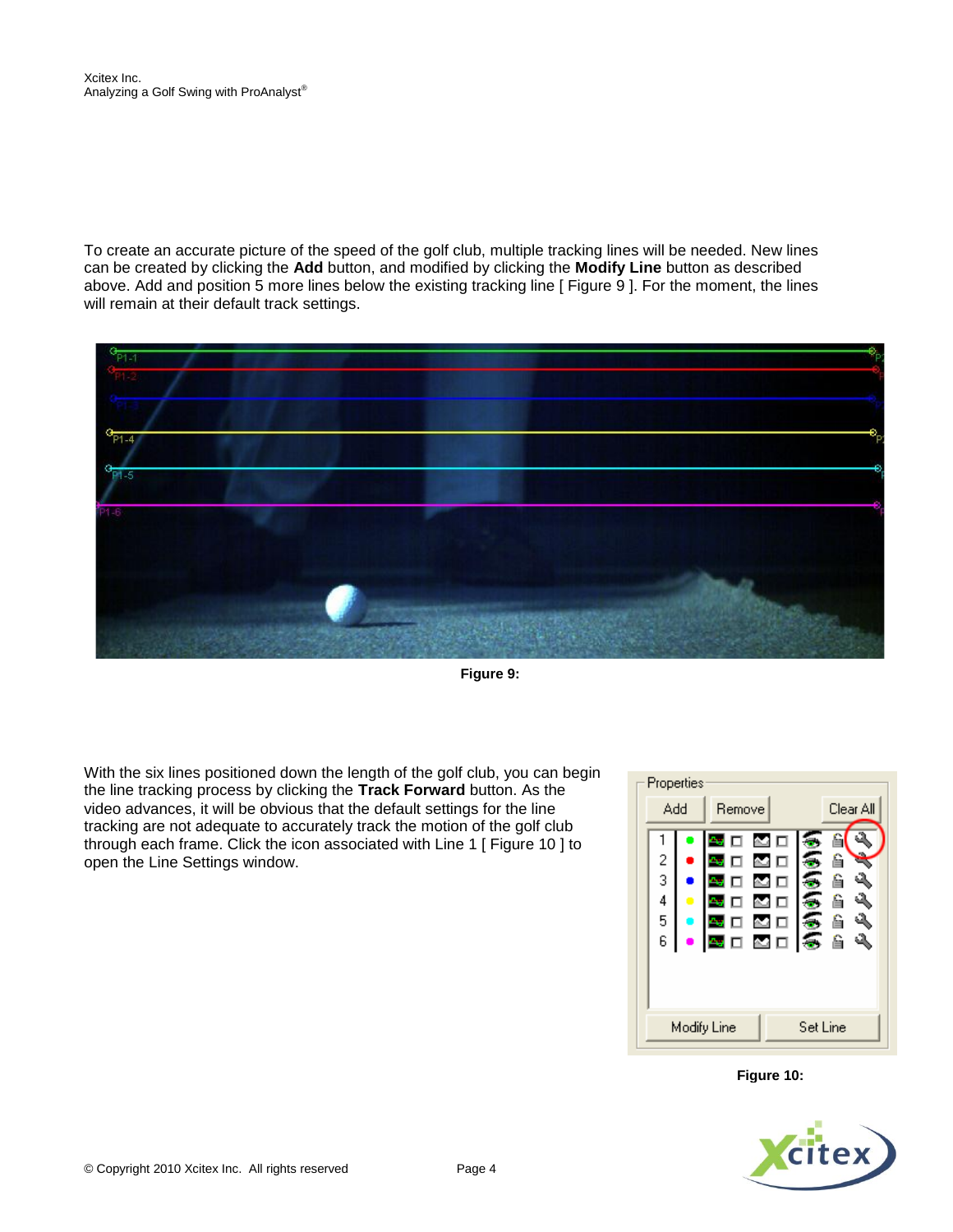The Line Settings window [ Figure 11 ] provides access to all of the parameters involved in line tracking. From the Search Type dropdown menu, select "Peak Derivative". This option will return a single point for each frame of video, representing the point of highest derivative along the line.

Each line in the project has its own associated Line Settings, the parameters of which can be modified individually. It the search parameters are identical for every line in a project, it is possible to apply any changes you make to every line simultaneously. To do this, check the "Apply Settings to All Lines" box in the Line Settings window.

| <b>Line 1 Settings</b>                       |                             |  |
|----------------------------------------------|-----------------------------|--|
| Image Settings                               |                             |  |
| Show Settings                                | Apply Current to Feature    |  |
| $\triangledown$ Use image processing filters |                             |  |
| Search Parameters                            |                             |  |
| $\overline{\triangledown}$ Active            | Apply Settings to All Lines |  |
| Search Type                                  | Peak Derivative             |  |
| <b>Transition Type</b>                       | Black to White              |  |
| Threshold                                    | 25                          |  |
| Max. Targets                                 |                             |  |
| Thickness                                    | 3                           |  |
| <b>Filter Coefficient</b>                    | 1.00                        |  |
|                                              |                             |  |
| Default<br>Close<br>Apply                    |                             |  |



Click the **Apply** button, followed by the **Close** button to apply the new search type to the line. If the **Close** button is pressed without the **Apply** button having been clicked, the window will close but the changed settings will not take effect.

With the new search parameters applied to the lines, press the button to go to frame 0 of the video. Click the **Track Forward** button to restart the tracking. As the video advances this time, you should see the tracking points on each line accurately follow the motion of the golf club through the frame [Figure 12].



**Figure 12:**

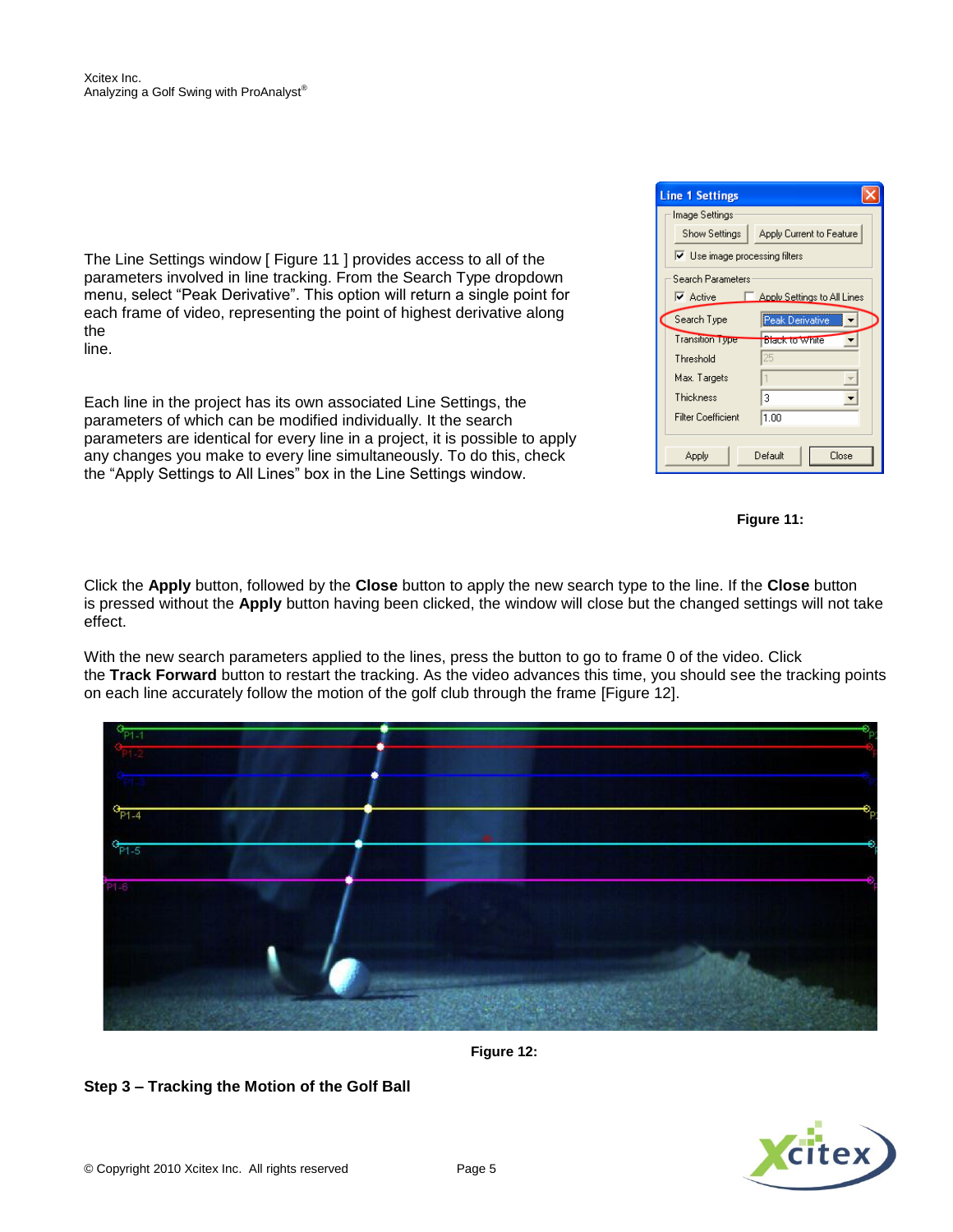Unlike the featureless nature of the golf club, the golf ball is an ideal object for ProAnalyst's 2D Feature Tracking capabilities. Open the Feature Tracking control panel by clicking the icon on the right side of the Measurement Window, and then click the Enable button to activate the control panel. Make sure the video is currently on frame 0.

When the **Feature Tracking** control panel was activated, one feature was automatically added to the Features box [ Figure 13 ]. Press the **Define Region** button, and then in the video frame click and drag a box around the golf ball. The size and position of the box will impact the accuracy of the automatic tracking algorithm, so it is recommended that you keep the box as close as possible to the size of the golf ball. If necessary, you may click the **Define Region** button again to reset the region and redraw the box. When you are satisfied with the size and placement of the box, click the **Set Region** button to highlight the golf ball [ Figure 14 ].







**Figure 14:**

As with the 1D Line Tracking, each feature you track has its own set of customizable parameters. Click the icon to open the Feature 1 Track Settings window [Figure 15]. You may type a label for the golf ball in the Feature Label text field.

Check the boxes marked "Enable X" and "Enable Y" in the Trajectory Prediction frame. These options have been selected to counteract the changing lighting conditions on the golf ball, and any potential impact that may have on the automatic tracking functions. With these options enabled, ProAnalyst will predict where the most likely position of the golf ball is with respect to its motion in previous frames of the video. It will then begin its search for an object match in that area.

| <b>Feature 1 Track Settings</b>                                          |  |  |  |
|--------------------------------------------------------------------------|--|--|--|
| Feature Label:                                                           |  |  |  |
| Golf Ball                                                                |  |  |  |
|                                                                          |  |  |  |
| Image Settings                                                           |  |  |  |
| Show Settings<br>Apply Current to Feature                                |  |  |  |
| $\triangledown$ Use image processing filters                             |  |  |  |
| Search Parameters:                                                       |  |  |  |
| 160<br>Search Region Multiplier (>100%)                                  |  |  |  |
| 0.75                                                                     |  |  |  |
| Threshold Tolerance (0.0-1.0)                                            |  |  |  |
| 160<br>Limit on Distance From Last [%]                                   |  |  |  |
| Frames to Search After Loss<br>n                                         |  |  |  |
| $\triangledown$ Sub-pixel accuracy $\triangledown$ Enhanced match        |  |  |  |
| <b>Feature Botation</b>                                                  |  |  |  |
| 10<br>Angular Range (deg)                                                |  |  |  |
| Enable<br>Step Size (deg)<br>1                                           |  |  |  |
|                                                                          |  |  |  |
| <b>Trajectory Prediction</b>                                             |  |  |  |
| $\overline{\vee}$ Enable $\times$ $\overline{\vee}$ Enable Y<br>Fnable B |  |  |  |
|                                                                          |  |  |  |
| Close<br>Default<br>Apply                                                |  |  |  |
|                                                                          |  |  |  |
|                                                                          |  |  |  |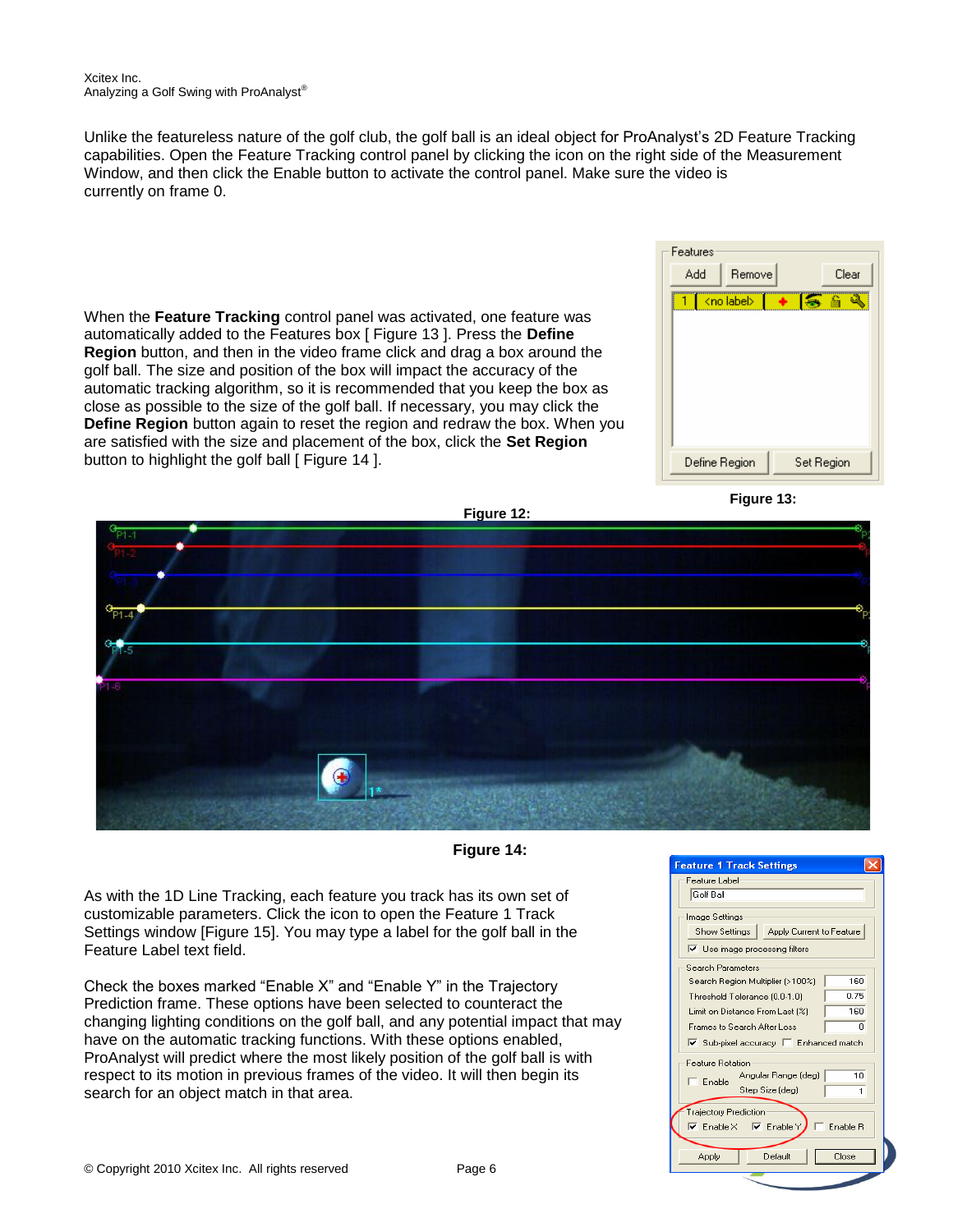Click the **Apply** button, followed by the **Close** button to confirm the new tracking parameters.

#### **Figure 15:**

With the search parameters in place, click the **Track Forward** button to begin auto-tracking the golf ball. ProAnalyst will successfully track the ball until it leaves the video in frame 63 [ Figure 16 ].



**Figure 18:**

# **Step 4 – Graphing and Filtering the Motion Tracking Results**

Now that the golf club and golf ball have been successfully tracked, the results of the tracks can be graphed and analyzed. Open the Graph Configuration control panel by clicking the icon, located at the bottom of the right-side Measurement Window toolbar.

Click the Add button to open the Select Items to Add to Graph window. You will see two items in the window, labeled 1D and 2D. Click the  $+$  sign next to the 1D item to expand the list of items that can be graphed. From this list, check the boxes labeled "Line 1 – Target – Speed", "Line 2 – Target – Speed", etc., until you have selected the speed value associated with each of the six 1D tracking lines [ Figure 17 ]. When you click the OK button, a Graph Pane displaying the plots of the selected items will appear in the Measurement Window [ Figure 18 ]. Note that the Y-axis values are currently being displayed in un-calibrated pixel values, not the real-world units that were set earlier.







**Figure 18:**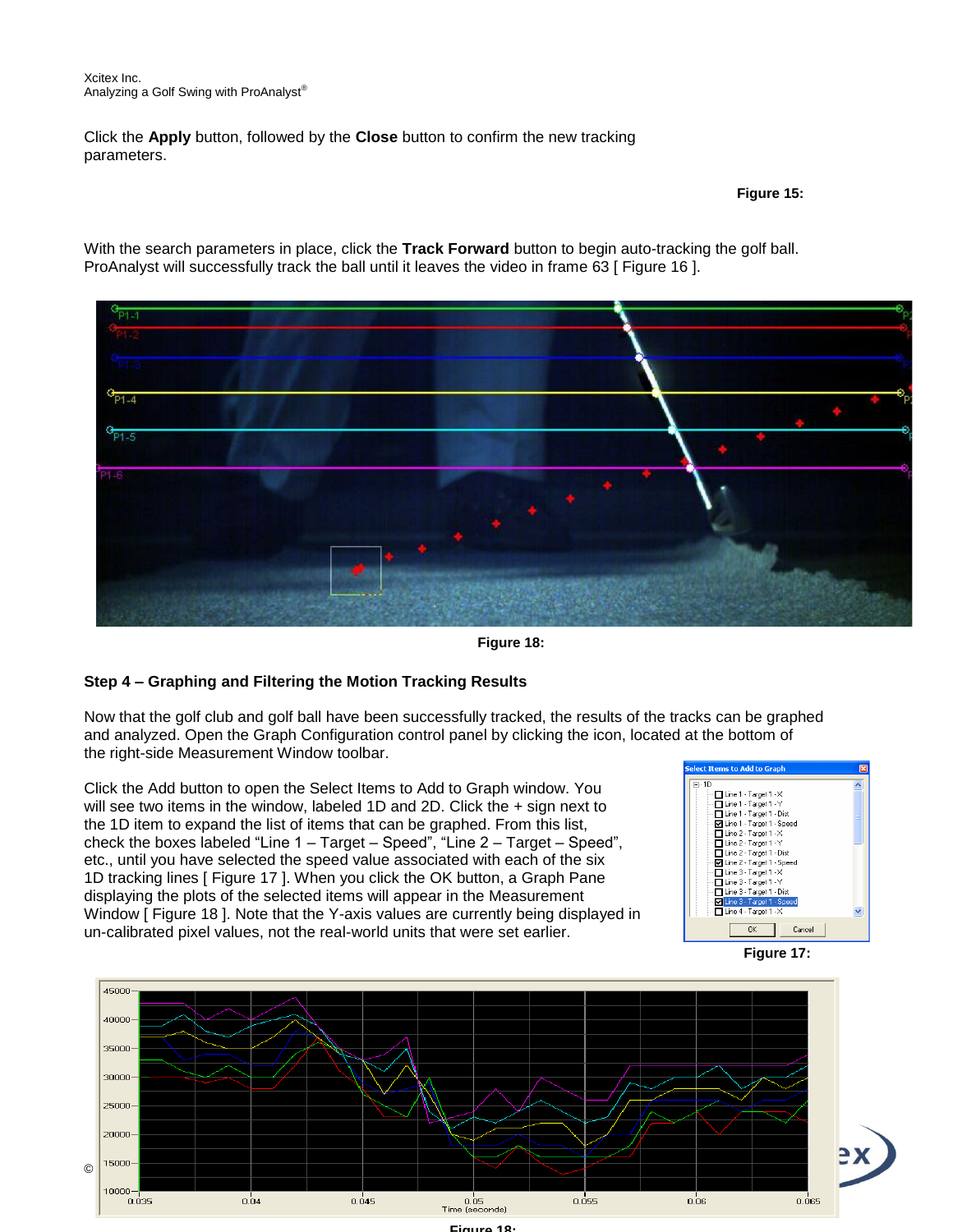To change the calibration of the Y-axis, you must first reopen the **Line Tracking** control panel. At the bottom of the panel is a frame labeled Units & Export. Select "Feet" (or "Meters") from the dropdown menu [Figure 19 ], and you will see the graph automatically adjust to display your results in calibrated units.

To arrive at a clearer overall picture of the speed of the golf club, a series of noise reduction filters can be applied to the graph lines. To apply a data filter, click the Filter Settings icon [ Figure 20 ] to open the Filtering window associated with a particular graph line [ Figure 21 ].

Begin by checking the Enable Filtering box to activate the Filter List panel. Click the **Add** button to create a new filter in the list. Clicking on the newly added filter will select it, as well as activate the Type menu in the Properties frame.

From the Type menu, select "Low Pass". This will activate the next menu, Style. From the Style menu, select "Butterworth". The Order and Cutoff Freq. text boxes will now become active, though the default values will be sufficient for this example.

Click the **Apply** button, followed by the **OK** button to apply the new filter to the graph line. Clicking the **Cancel** button will close the Line Filtering window without applying any changes.

Repeat the preceding steps to apply the same filter settings to the other five graph lines. The plot lines will automatically update in the graph window as each filter is applied [ Figure 22 ].







| <b>Graph Line Filtering</b>                     |                              |  |  |
|-------------------------------------------------|------------------------------|--|--|
| Channel: 1D - Line 1 - Target 1 - Speed         |                              |  |  |
| $\nabla$ Enable Filtering<br><b>Filter List</b> | Data Sample Rate:<br>1000 Hz |  |  |
| Add<br>Remove                                   | Clear                        |  |  |
| Low Pass-Butterworth [n=5, fc=100]              |                              |  |  |
|                                                 |                              |  |  |
| Load<br>Save                                    | Down<br>Up                   |  |  |
| Properties                                      |                              |  |  |
| Type                                            | Low Pass                     |  |  |
| Style                                           | Butterworth +                |  |  |
| Order                                           | 5                            |  |  |
| Cutoff Freg.                                    | 100<br>Hz                    |  |  |
| Low Cutoff Frequency                            | Hz                           |  |  |
| <b>High Cutoff Frequency</b>                    | H <sub>z</sub>               |  |  |
| <b>Update Properties in List</b>                |                              |  |  |
| ПK<br>Cancel<br>Apply                           |                              |  |  |



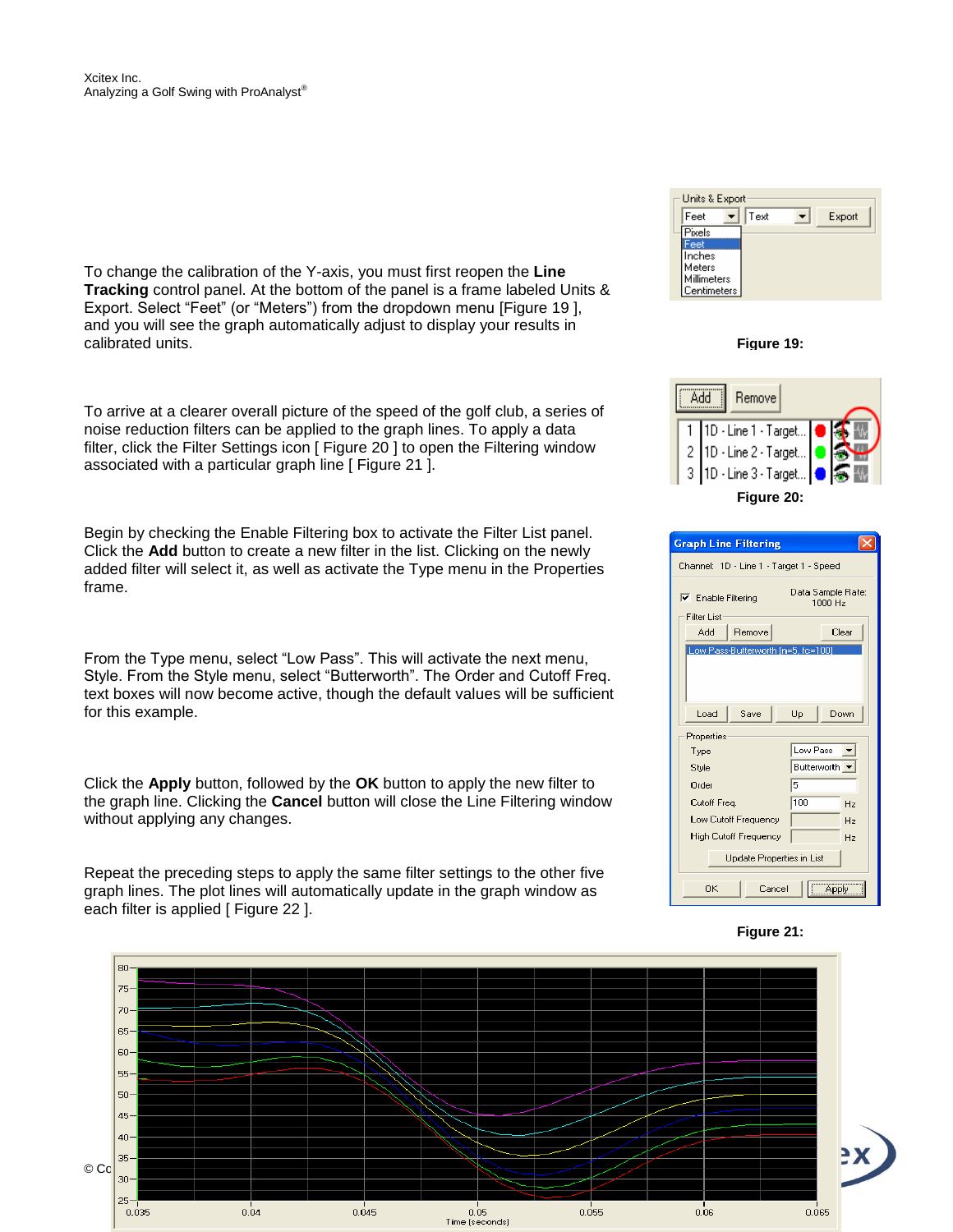The steps required to plot the speed of the golf ball are virtually identical to those of plotting the speed of the golf club. Begin by reopening the **Feature Tracking** control panel and selecting "Feet" (or "Meters") from the Units dropdown menu [ Figure 23 ]. **Figure 22:**

Click the **Add** button, located in the Graph Lines frame, to open the Select Items to Add to Graph window. Expand the **2D** item list by clicking on the **+** sign. Check the "Feature 1 (Golf Ball) – Speed" box [ Figure 24 ] in the expanded item list. Click the **OK** button to add the new line to the plot. The graph window will automatically update to reflect the addition of the golf ball speed line [ Figure 25 ]. It is not necessary to apply any data filters to the golf ball speed line.







**Figure 24:**



**Figure 25:**

Graphed data can be exported in plain text format, or directly into a blank Excel spreadsheet. Both options can be accessed from a pop-up menu that is opened by right-clicking on the graph window. From the menu, select **Graph Menus** > **Export Displayed Data** > **<format>** [Figure 26].